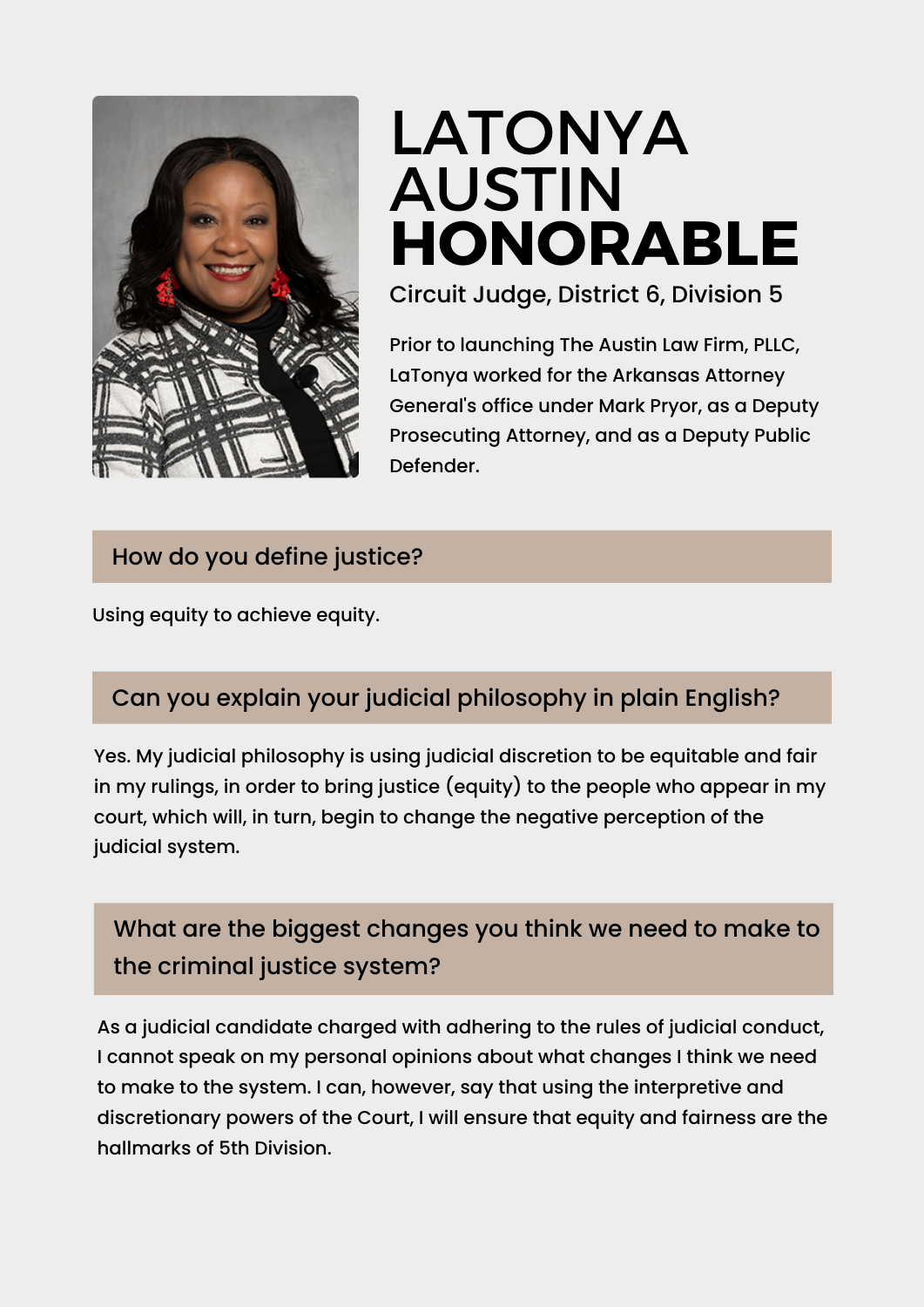#### What role should money/cash bail play in pretrial release?

Under Arkansas law, money/cash bail should be used, not as a pretrial punishment, but as an assurance that a defendant will appear in court.  $\ell(\alpha)$ The judicial officer shall set money bail only after he determines that no other conditions will reasonably ensure the appearance of the defendant in court." Rule 9.2 - Release on Money Bail, Ark. R. Crim. P. 9.2

Using judicial discretion, the heart of my platform, I will abide by the law and render equitable decisions regarding bail - money or otherwise.

## To what extent do you believe that a judge should or should not defer to the actions of a legislature?

The only role of a judge is to interpret the law. The legislature is tasked with making the law. As such, deference must be given to the laws as passed by the legislature and other applicable rules and case law of the State of Arkansas.

## Do you believe that policies criminalizing drug use in Arkansas have been effective or ineffective?

The judicial code of conduct states that "[a] judge shall not, in connection with cases, controversies, or issues that are likely to come before the court, make pledges, promises, or commitments, inconsistent with the impartial performance of the adjudicative duties of judicial office." As this issue is constantly being litigated and legislated, in an abundance of caution, it is in my and the public's best interest that I not answer this question. I want to avoid the very appearance of impropriety.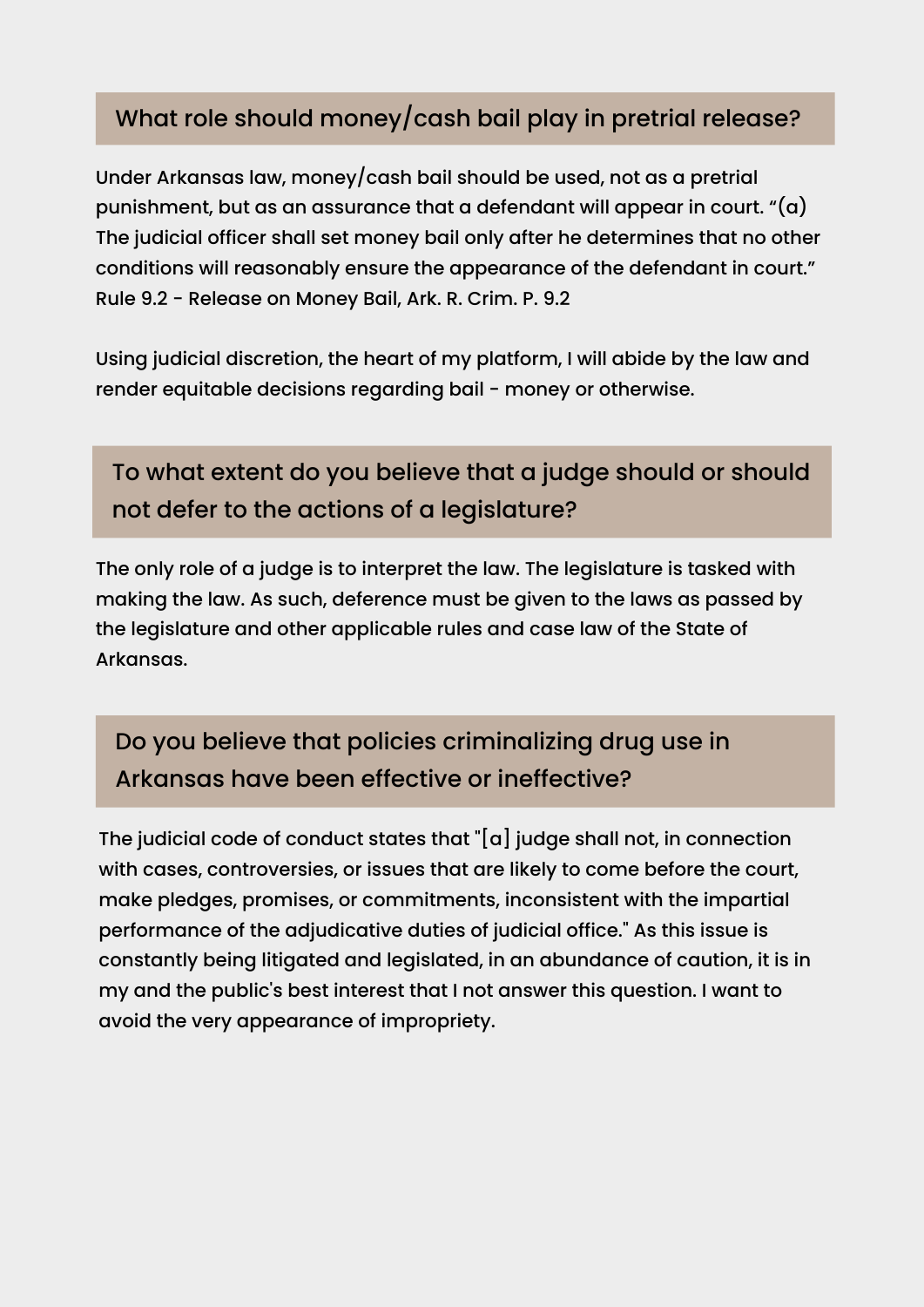What factors do you believe are driving the growing prison population and the overrepresentation of people of color and poor Arkansans? What role do judges play in addressing these disparities?

Equitable use of judicial discretion will affect every part of the judicial system. These and any other disparities will, either directly or indirectly, be affected by the use of this discretion.

## In what ways will you work to promote public transparency within your courtroom?

As most court proceedings are open to the public, I will allow the public to attend and observe how an "Honorable Courtroom" will be run. Balancing health concerns with other, sensitive privacy issues, I will attempt to conduct hearings and trials in a public setting at all times; provide reasoned and explained rulings; and be reasonably accessible to address concerns of litigants, counsel and the public.

# How would you make determinations on fines/fees in your courtroom?

Being equitable in rulings means taking into account the entire situation of all parties and rendering a decision that is fair and just, based on those circumstances. Judges are required to consider the ability to pay when determining, not just the rate of pay, but how much in fines and/or fees an individual must pay. Using fairness to achieve fairness is a part and parcel of this process, and it will be a part of my process, pursuant to Arkansas law. This, naturally, is not a "cookie-cutter" approach to assessing fines and fees. It must be determined based on applying the law in an equitable manner, using everything that I know and the tools to which I have access.